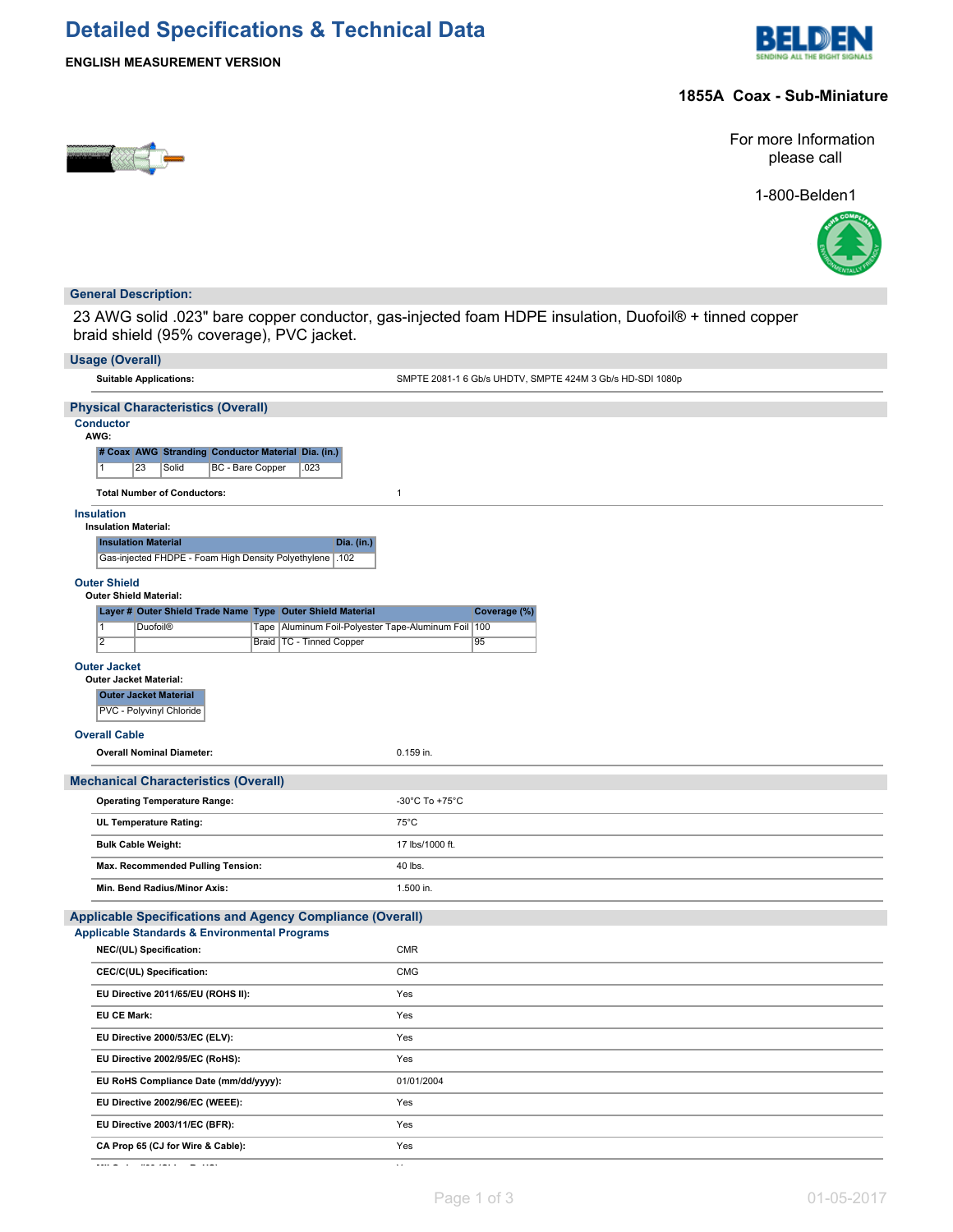# **Detailed Specifications & Technical Data**

# **ENGLISH MEASUREMENT VERSION**



### **1855A Coax - Sub-Miniature**

|                                        | MII Order #39 (China RoHS):                 |  | Yes                   |  |  |
|----------------------------------------|---------------------------------------------|--|-----------------------|--|--|
| <b>RG Type:</b>                        |                                             |  | Sub-miniature 59/U    |  |  |
| <b>Flame Test</b>                      |                                             |  |                       |  |  |
| <b>UL Flame Test:</b>                  |                                             |  | UL1666 Vertical Shaft |  |  |
| <b>CSA Flame Test:</b>                 |                                             |  | FT4                   |  |  |
| <b>Suitability</b>                     |                                             |  |                       |  |  |
| Suitability - Indoor:                  |                                             |  | Yes                   |  |  |
| <b>Plenum/Non-Plenum</b>               |                                             |  |                       |  |  |
| Plenum (Y/N):                          |                                             |  | No                    |  |  |
|                                        |                                             |  |                       |  |  |
| <b>Plenum Number:</b>                  |                                             |  | 1855P                 |  |  |
|                                        | <b>Electrical Characteristics (Overall)</b> |  |                       |  |  |
|                                        | Nom. Characteristic Impedance:              |  |                       |  |  |
| Impedance (Ohm)                        |                                             |  |                       |  |  |
| 75                                     |                                             |  |                       |  |  |
| Nom. Inductance:<br>Inductance (µH/ft) |                                             |  |                       |  |  |
| .107                                   |                                             |  |                       |  |  |
|                                        | Nom. Capacitance Conductor to Shield:       |  |                       |  |  |
| <b>Capacitance (pF/ft)</b>             |                                             |  |                       |  |  |
| 16.3                                   |                                             |  |                       |  |  |
|                                        | <b>Nominal Velocity of Propagation:</b>     |  |                       |  |  |
| <b>VP</b> (%)                          |                                             |  |                       |  |  |
| 82                                     |                                             |  |                       |  |  |
| <b>Nominal Delay:</b>                  |                                             |  |                       |  |  |
| Delay (ns/ft)<br>1.22                  |                                             |  |                       |  |  |
|                                        | Nom. Conductor DC Resistance:               |  |                       |  |  |
|                                        | DCR @ 20°C (Ohm/1000 ft)                    |  |                       |  |  |
| 20.1                                   |                                             |  |                       |  |  |
| Nom. Attenuation:                      |                                             |  |                       |  |  |
|                                        | Freq. (MHz) Attenuation (dB/100 ft.)        |  |                       |  |  |
| 1.000                                  | 0.390                                       |  |                       |  |  |
| 3.580<br>5.000                         | 0.780<br>0.920                              |  |                       |  |  |
| 6.000                                  | 1.000                                       |  |                       |  |  |
| 7.000                                  | 1.080                                       |  |                       |  |  |
| 10.000                                 | 1.200                                       |  |                       |  |  |
| 12.000                                 | 1.300                                       |  |                       |  |  |
| 25.000<br>67.500                       | 1.800<br>2.830                              |  |                       |  |  |
| 71.500                                 | 2.930                                       |  |                       |  |  |
| 88.500                                 | 3.220                                       |  |                       |  |  |
| 100.000                                | 3.390                                       |  |                       |  |  |
| 135.000                                | 3.840                                       |  |                       |  |  |
| 143.000                                | 4.000                                       |  |                       |  |  |
| 180.000<br>270.000                     | 4.410<br>5.440                              |  |                       |  |  |
| 360.000                                | 6.340                                       |  |                       |  |  |
| 540.000                                | 7.850                                       |  |                       |  |  |
| 720.000                                | 9.150                                       |  |                       |  |  |
| 750.000                                | 9.310                                       |  |                       |  |  |
| 1000.000<br>1500.000                   | 10.890<br>13.380                            |  |                       |  |  |
| 2000.000                               | 15.640                                      |  |                       |  |  |
| 2250.000                               | 16.680                                      |  |                       |  |  |
| 3000.000                               | 19.650                                      |  |                       |  |  |
| 4500.000                               | 24.350                                      |  |                       |  |  |
| 6000.000                               | 28.970                                      |  |                       |  |  |
| Max. Operating Voltage - UL:           |                                             |  |                       |  |  |

**Voltage** 300 V RMS